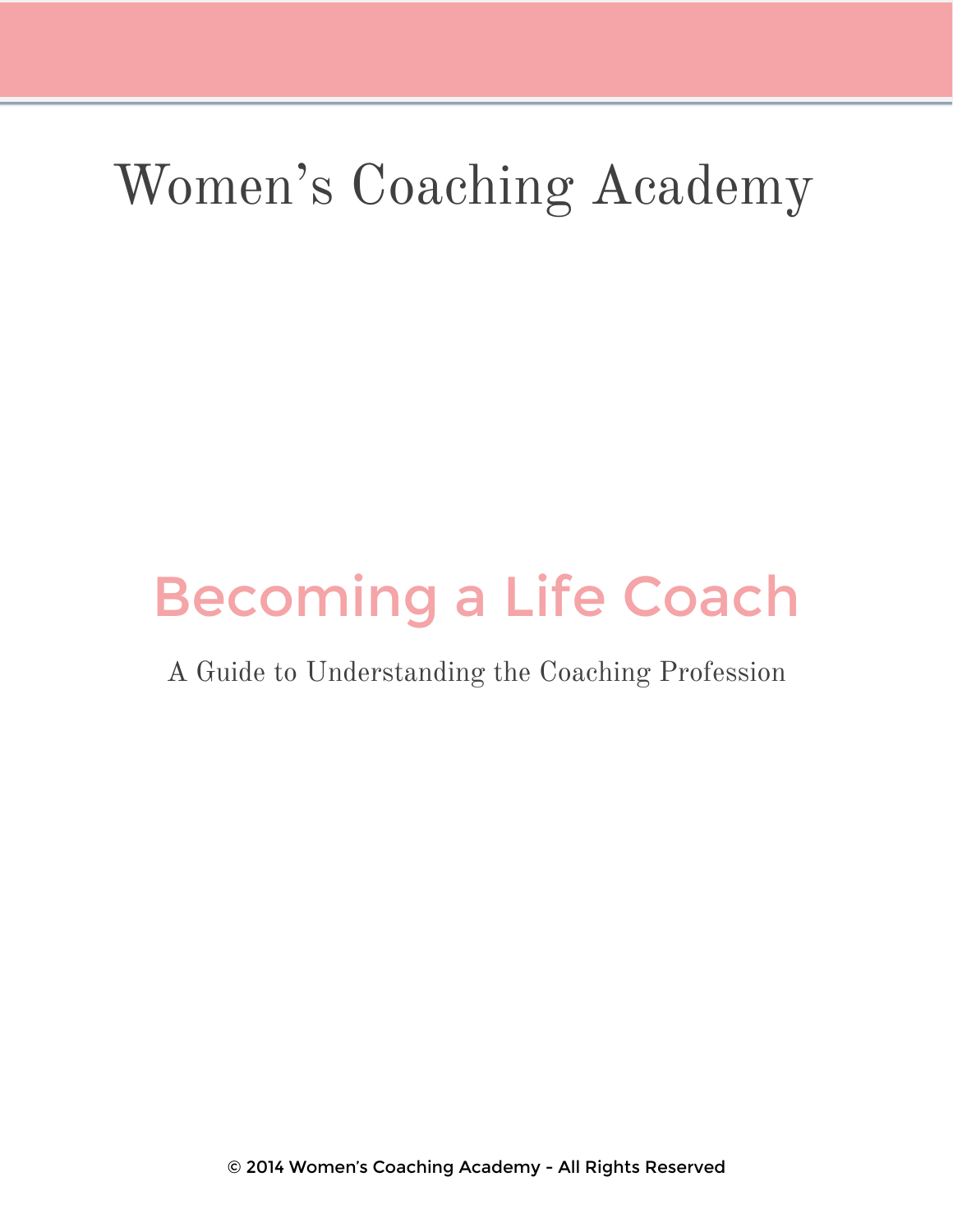# **Table of Contents**

## **General Coaching Questions**

|                                                      |  | • What is coaching?                                                                        | Page 4 |  |
|------------------------------------------------------|--|--------------------------------------------------------------------------------------------|--------|--|
|                                                      |  | How are coaching sessions conducted?                                                       | Page 4 |  |
|                                                      |  | Does coaching really help people make life changes?                                        | Page 4 |  |
| <b>Coaching Income and Expense Related Questions</b> |  |                                                                                            |        |  |
|                                                      |  | • Can I really make a living as coach? How much does that average full<br>time coach earn? | Page 5 |  |
|                                                      |  | As a coach, what can I expect my expenses to be?                                           | Page 5 |  |
|                                                      |  | Can I really work out of my own house?                                                     | Page 5 |  |
|                                                      |  | What are some other business expenses?                                                     | Page 6 |  |
| <b>Certification Related Questions</b>               |  |                                                                                            |        |  |
|                                                      |  | • How do I become a certified coach?                                                       | Page 8 |  |
|                                                      |  | Is it necessary to become certified to coach others?                                       | Page 8 |  |
|                                                      |  | What type of areas can a coach be certified in?                                            | Page 8 |  |
|                                                      |  | Where would my certifications be valid?                                                    | Page 8 |  |
|                                                      |  |                                                                                            |        |  |

• How do you choose an area to become certified in? **Page 9**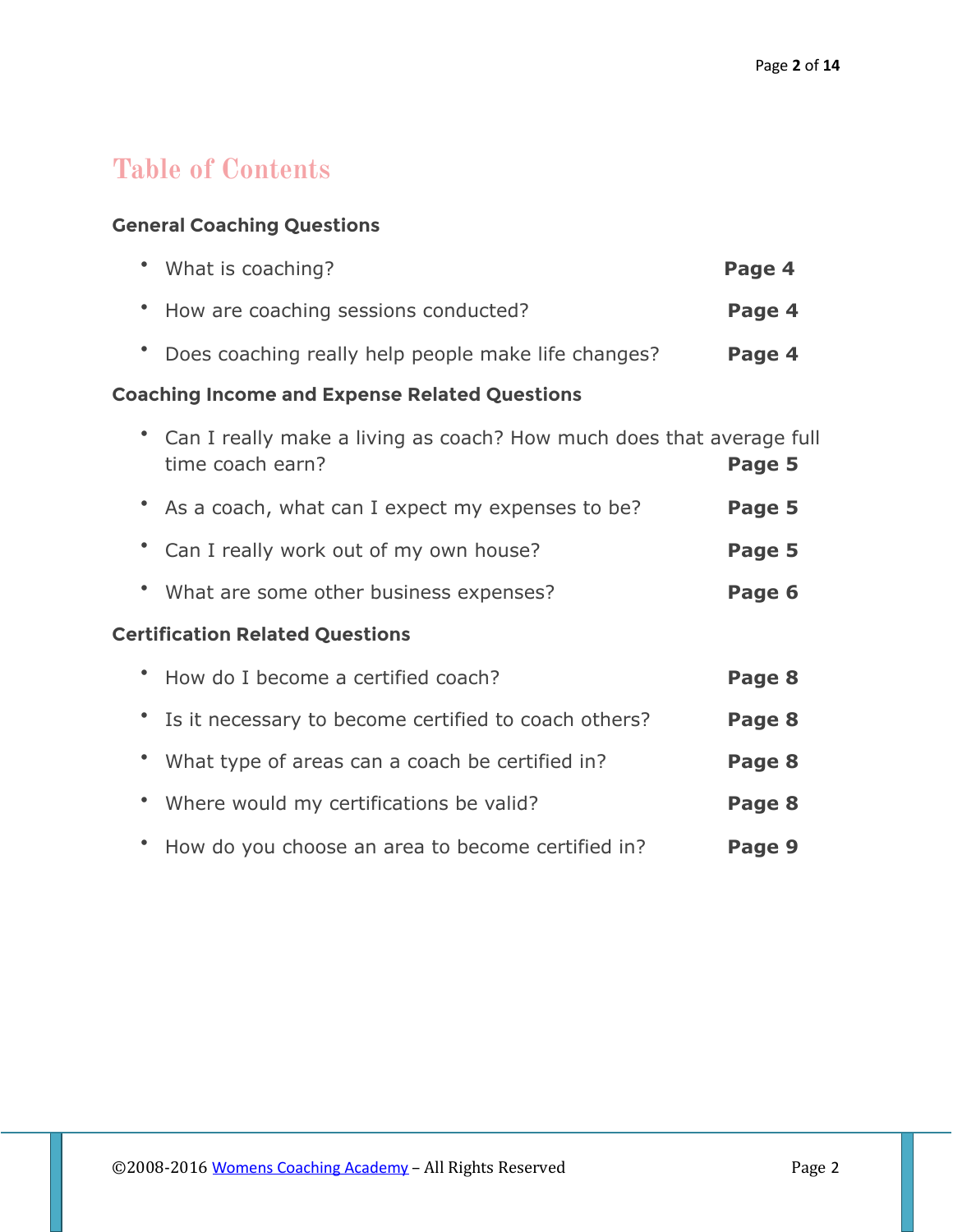# **Training Related Questions**

| • How do I know if I need training?<br>• What to keep in mind when choosing a training program? | Page 9<br>Page 10 |  |  |  |
|-------------------------------------------------------------------------------------------------|-------------------|--|--|--|
| <b>Regulating Coaching Related Questions</b>                                                    |                   |  |  |  |
| • Who regulates coaching? What is the ICF?                                                      | Page 10           |  |  |  |
| <b>Additional Questions</b>                                                                     |                   |  |  |  |
| • Am I a good candidate to become a coach?                                                      | Page 10           |  |  |  |
| • What is the process to becoming a coach?                                                      | Page 11           |  |  |  |
| • Why should I choose your organization to train with?                                          | Page 12           |  |  |  |
| • How long will my studies take to complete?                                                    | Page 12           |  |  |  |
| • What will I learn through my studies?                                                         | Page 13           |  |  |  |
| • How do I make the career change to be a coach?                                                | Page 14           |  |  |  |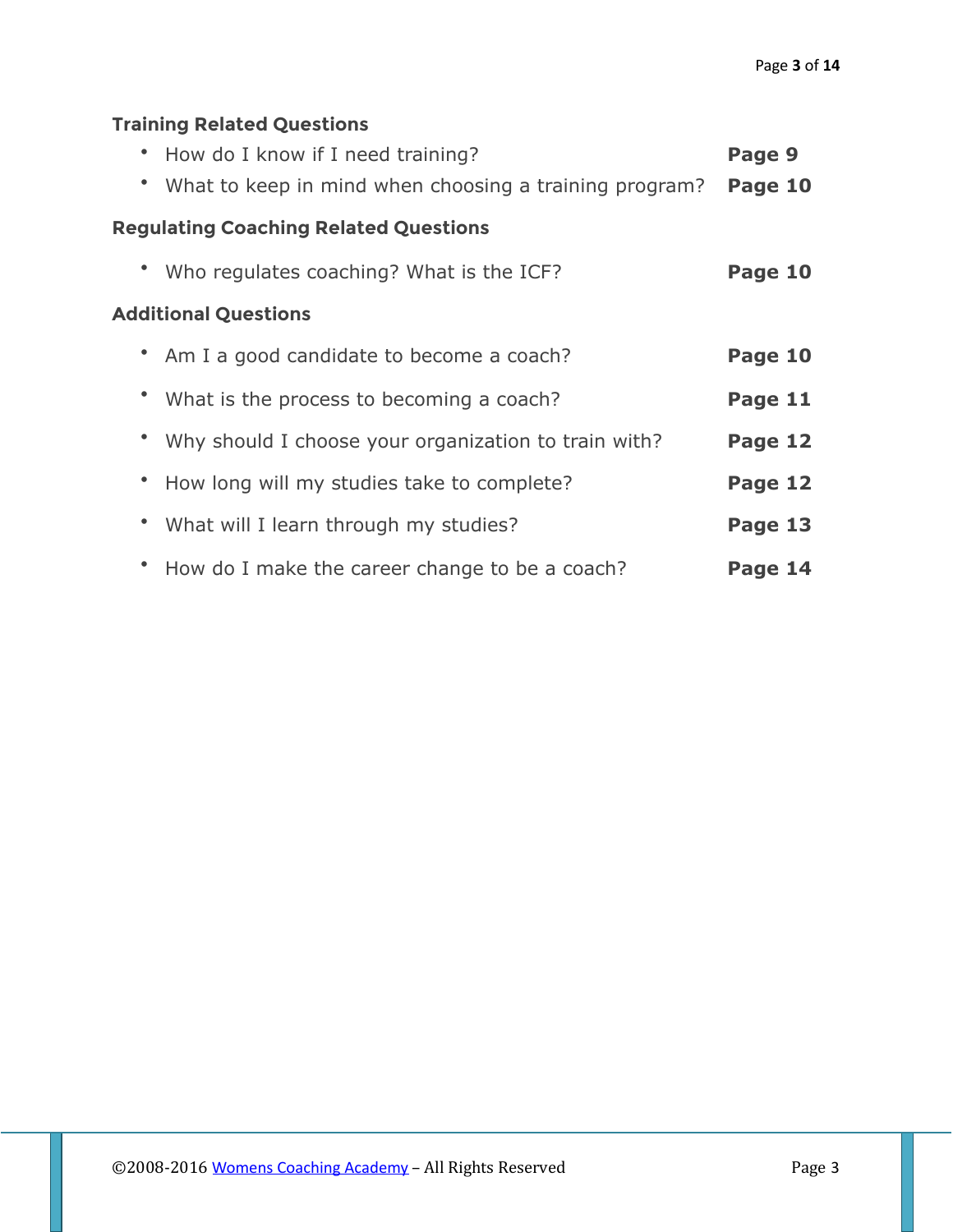# **General Coaching Related Questions**

## **What is coaching?**

Coaching is the process of helping someone get from where they to where they want to be. As a coach you need to know how to raise self worth, identify both correct & incorrect damaging beliefs, how to help people find and live their passion and how to motivate people when they need it most. These are just a few of the life changing skills that need to be mastered.

#### **How are coaching sessions conducted?**

Although some coaches conduct coaching sessions in person, the vast majority of coaching sessions are conducted by phone. This is mostly due to convenience for the client. Most coaching clients have busy schedules and dropping everything to drive and hold a session is not very convenient for them.

This also allows you, as the coach, great freedom to travel and still have a thriving business. It is also gives you a greater pool as to where your clients come from. The vast majority of clients are from the US, Canada, UK, followed by Australia.

#### **Does coaching really help people make life changes?**

# **The Life Change Process: With Coaching Vs. Without Coaching**

When someone wants to change their life there are two possible outcomes: Their life becomes changed in the ways they desired or it doesn't.

With a coach (as shown in the graph below) the odds of change occurring are increased by over 86%.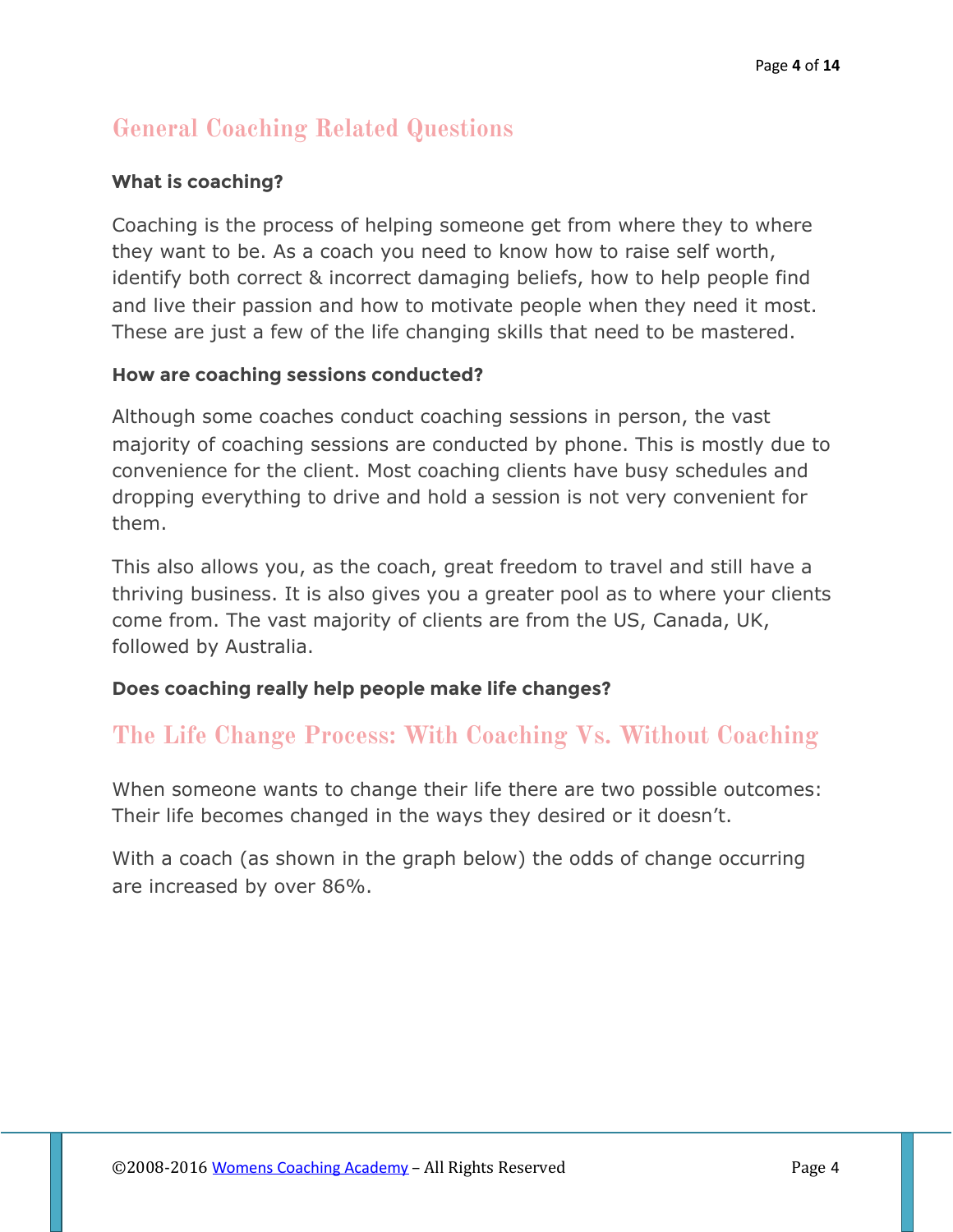

At the 6 week mark people often experience a drop in motivation when their old fears and doubts resurface. With a trained coach a person is 80% more likely to continue pursuing their goals.

At the 9 month mark people with a coach have exceeded their own expectations whereas people without a coach have generally reverted to life as it usually is.

The biggest difference between working with a coach verse without is that coaches are trained in how the human mind operates and are thus able to show the client how to stop unproductive and dysfunctional habits that sabotage the life change process. People without coaches tend to think that will power alone is enough to get through them or stop them and 90% of the time this is not true.

# **Coaching Income and Expense Related Questions**

## **Can I really make a living as coach? How much does the average full time coach earn?**

You can make a wonderful living as a coach!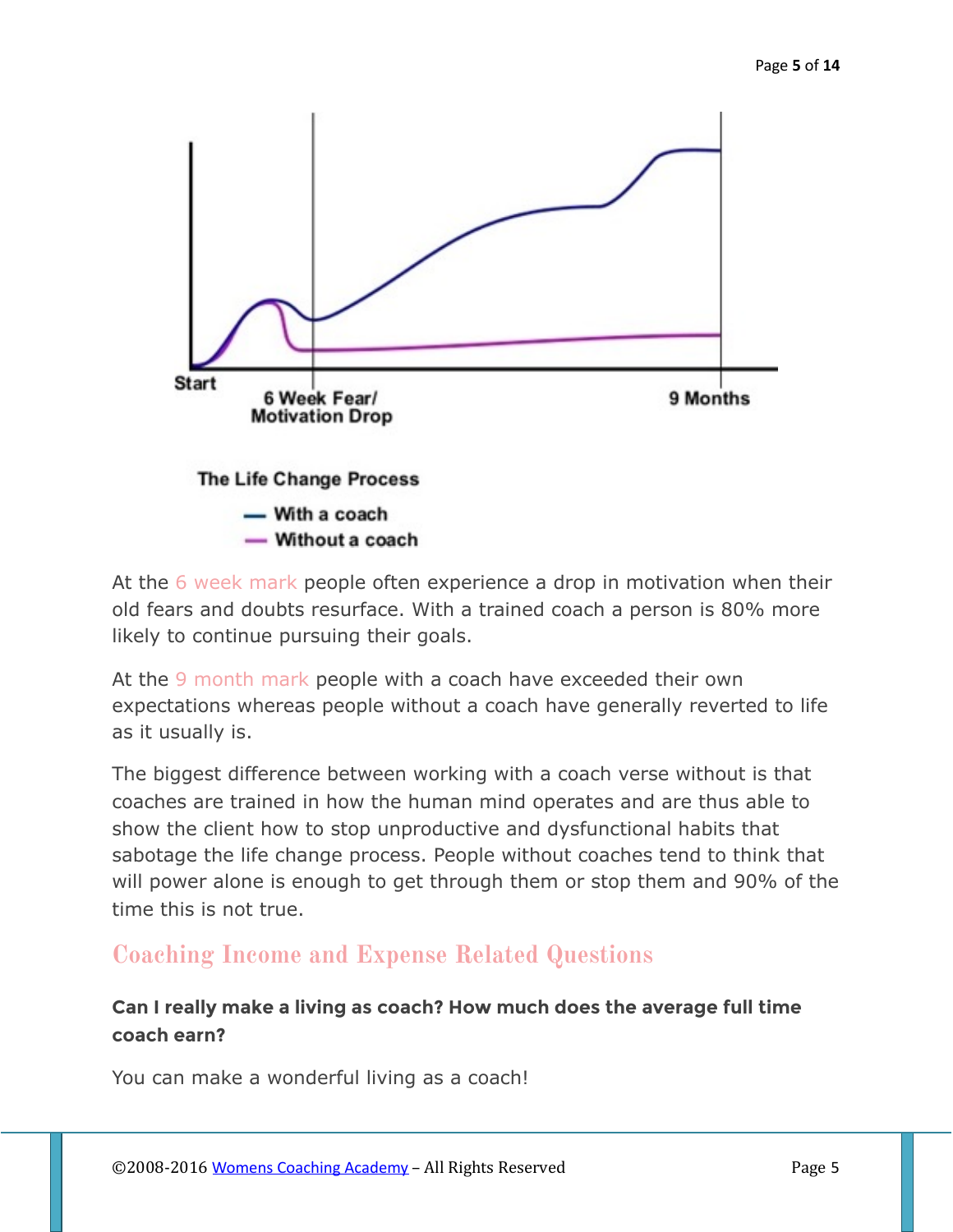The ICF conducted a survey a little over a year ago and found that over 90% of full time coaches earned over \$80,000.00 USD annually.

#### **As a coach, what can I expect my expenses to be?**

- $\geq$  A direct/ dedicated phone line for potential and current clients to reach you
- $\geq$  Long distance service to conduct client calls on (over 90% of coaching is done by phone), you can use Skype.
- $\triangleright$  Internet (for your website and to email clients)
- $\geq$  Your website as it is your online brochure
- $\geq$  Any marketing outside of no cost marketing (we teach you all the ways you can advertise for little to no cost as well as how to use paid advertising)

#### **Can I really work out of my own house?**

Not only that, you can deduct part of your mortgage and utilities as a business expense!

#### **What are some other business deductions?**

Below are 19 common deductions for someone working from home (as over 90% of coaches do).

Through your training you gain access to Excel bookkeeping materials we provide for you (given out during classes) to assist you in keeping track of your monthly expenses.

- $\triangleright$  Coach and business training (educational) programs.
- $\triangleright$  A portion of air conditioning, electricity, heat, water.
- $\triangleright$  A portion of your house insurance.
- $\geq$  A portion of your rent or mortgage can be deductible if you have a space that is dedicated to the use of your home office.
- $\triangleright$  Bank account, check cashing and replacement fees.
- $\geq$  Books (related to coaching, life change, success marketing and business).
- $\triangleright$  Cleaning supplies.
- $\triangleright$  Computer parts/ supplies.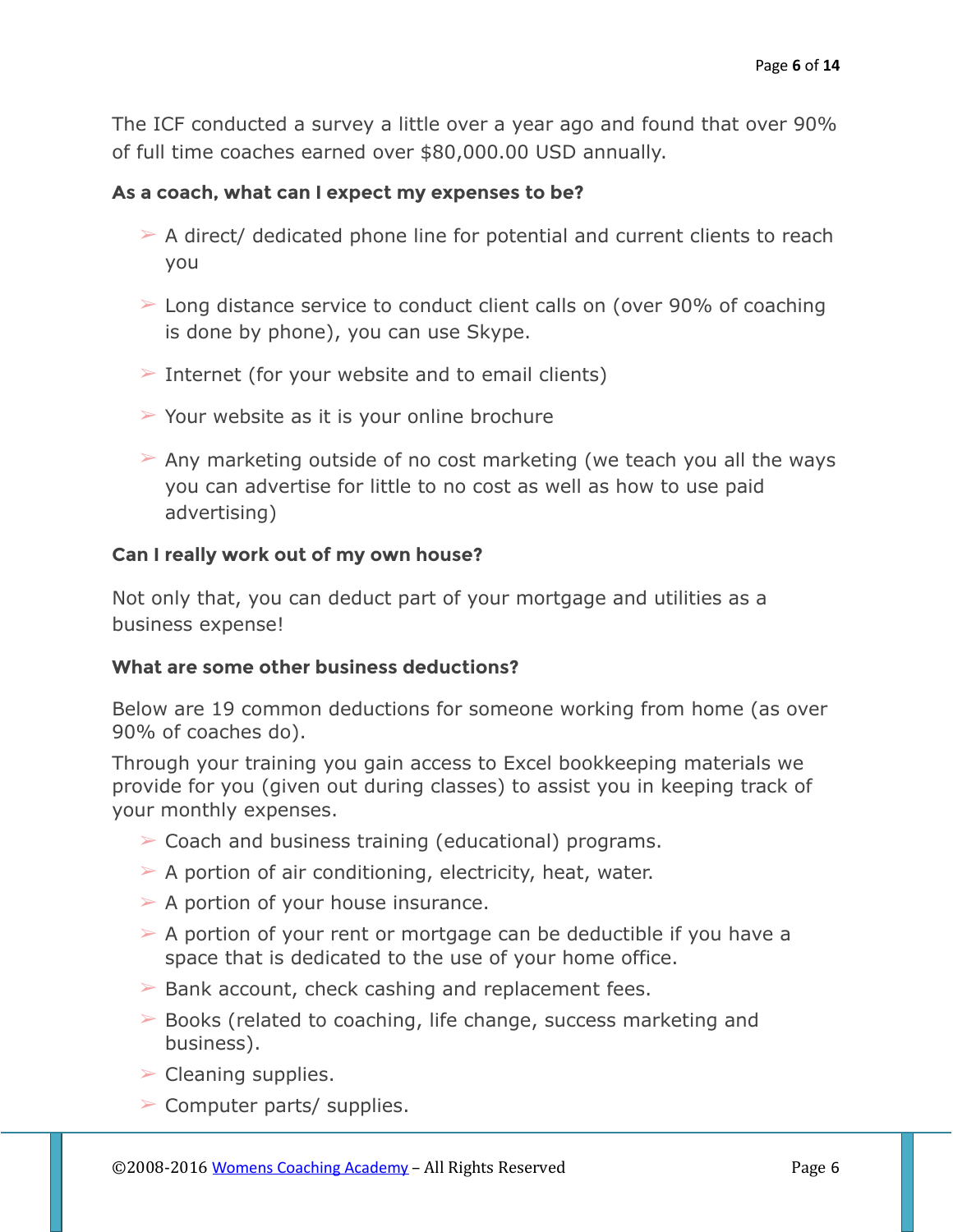- ➢ Employees.
- ➢ Interest on any business related borrowing you did, though for a home coaching business it is rarely necessary to borrow to start your business.
- $>$  Internet.
- $\triangleright$  Mail related items.
- ➢ Maintenance/ repairs/ waste and snow removal.
- $\triangleright$  Office furniture.
- $\triangleright$  Office supplies.
- ➢ Phone.
- $\triangleright$  Printer parts/ supplies.
- ➢ Security system.
- $\triangleright$  Software.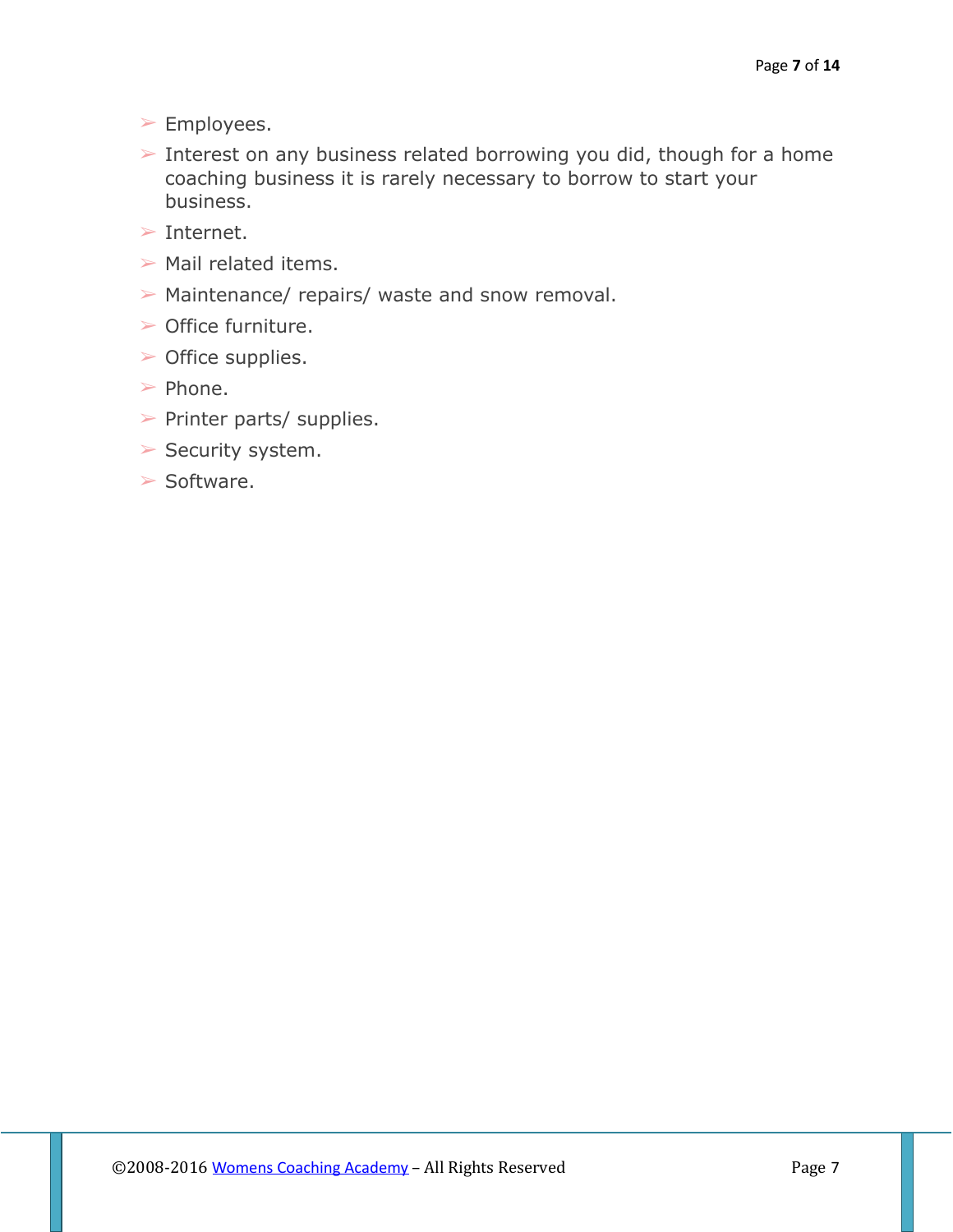# **Coaching Certification Questions**

#### **How do I become a certified coach?**

You successfully complete a program which offers certification upon its completion.

## **Is it necessary to become certified to coach others?**

Not at all. You do not have to be certified to coach others. However, a huge benefit to becoming certified is that you are able to tell potential clients that you have completed training and are a professional certified coach.

## **What some areas can a coach become certified in?**

There are two types of areas a coach can be certified in: business coaching or personal coaching.

Within each of these areas there are many life coach designations. Upon completion of The Train to Be a Life Coach Program at the Women's Coaching Academy you would be a Certified Professional Life Coach along with two additional designations of your choosing.

## **Where would my certifications be valid?**

Your certifications will be valid in the following countries and territories:

- United States (all 51 states)
- Canada
- Mexico
- Australia
- France
- Germany
- Malaysia
- Romania
- Russia
- United Kingdom (UK)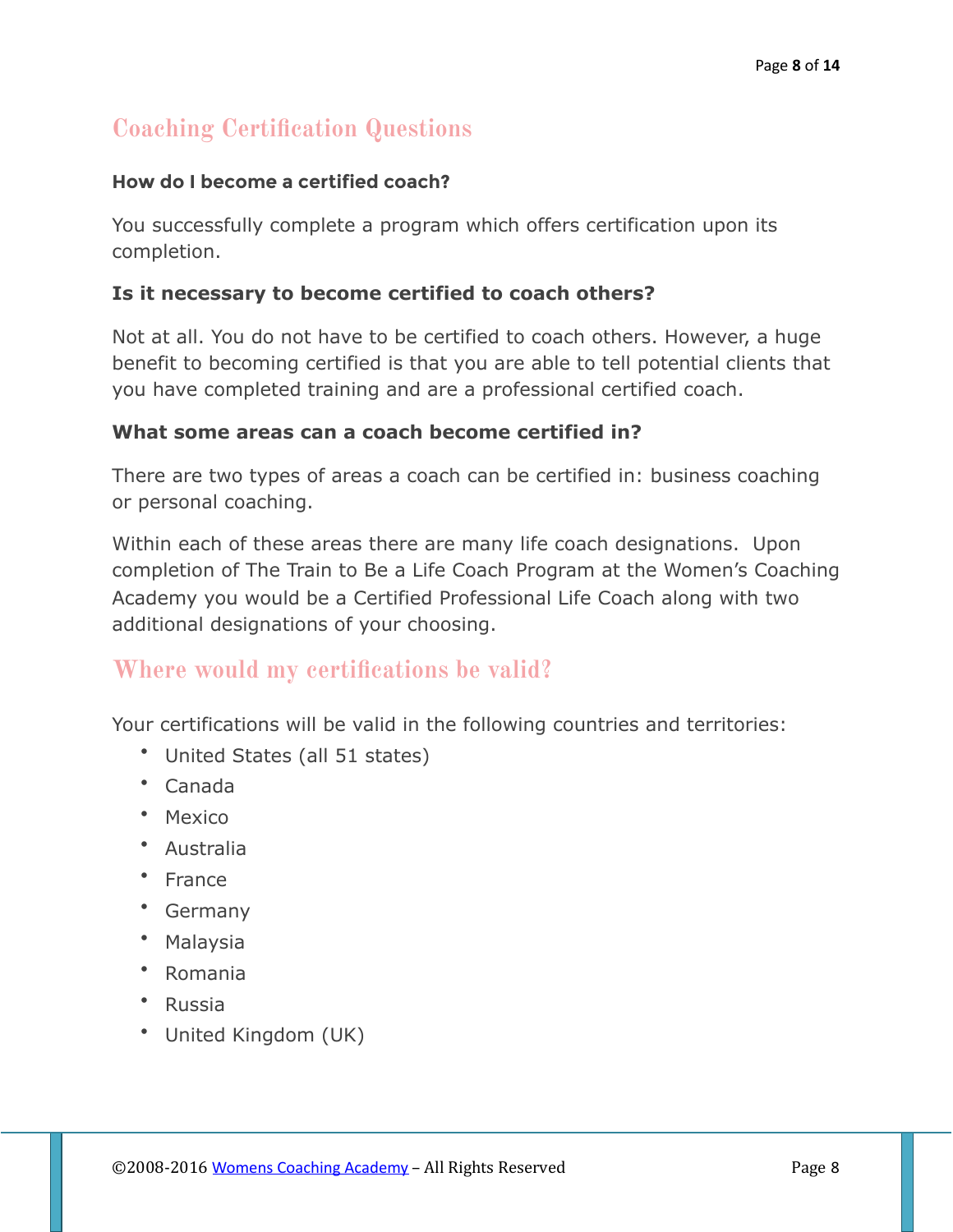# **How do you choose an area to become certified in?**

Through your coach training you will learn some other tips for choosing your area, but essentially the process for choosing your coaching "niche" (area) is to look at your experience and training plus what you love and feel passion for. When you have an area that matches those criteria you should consider becoming certified in it.



## **Training Related Questions**

#### **How do I know if I need training?**

You know you need training if:

- 1. You are results driven and you would like to learn how to get all of your clients to their goals, no matter how lofty they may seem.
- 2. You would like to be professionally certified and be able to tell your clients you are.
- 3. You would like to learn all about how the mind works and how to motivate even the most discouraged people.
- 4. You love being an entrepreneur and would like to learn all the options for business in the coaching profession.
- 5. You have a specific niche you would like to become certified in such as a weight loss coach or divorce recovery coach.
- 6. You want to know all the steps involved so that you have your own business up and running in the next few months.
- 7. You want to help people, and yourself, but you do not know where to begin.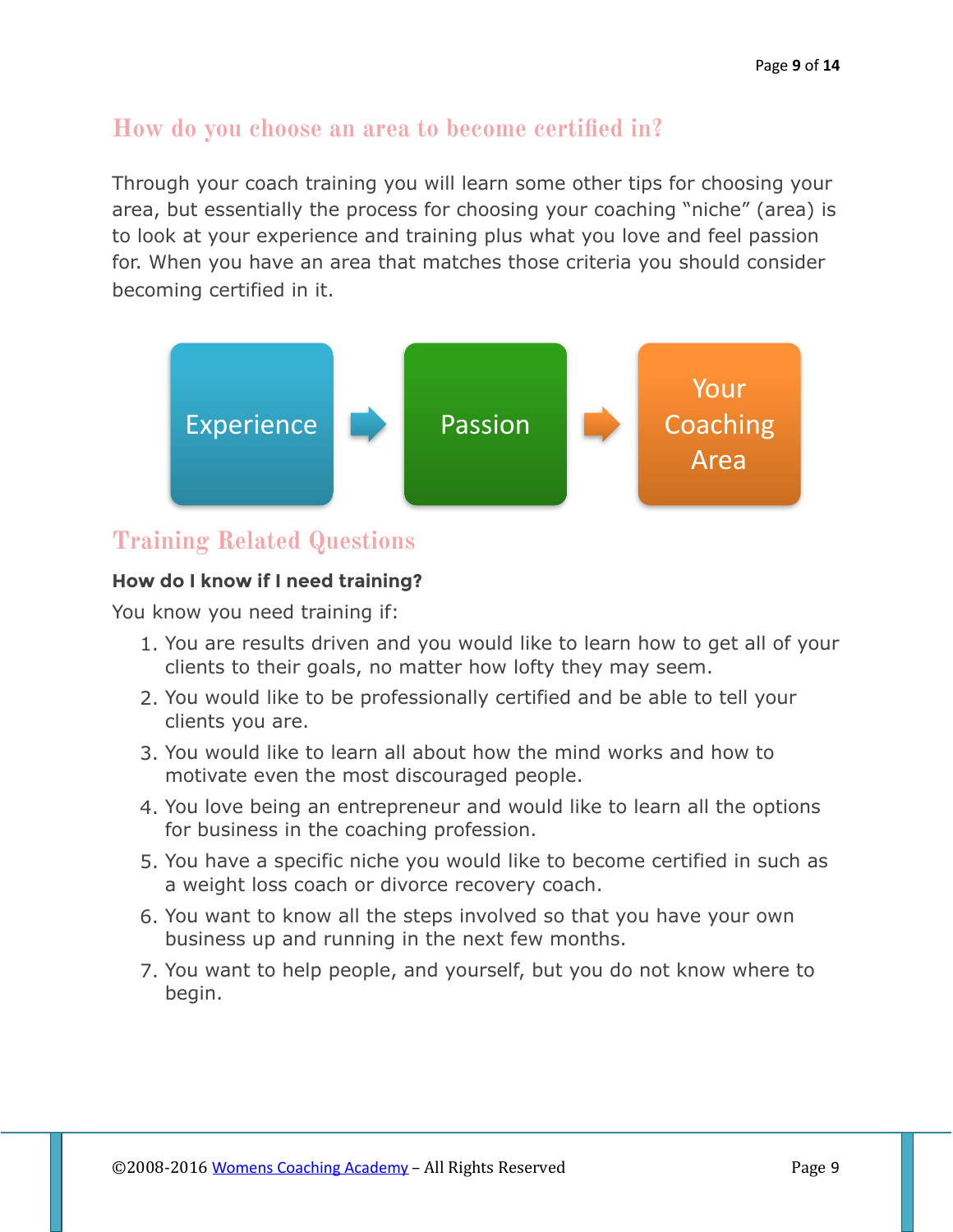**When choosing a coach training program what should I keep in mind?** 

- **How accessible someone will be in case you have a question about coaching or your studies.** Send a test email before you register- how long does someone take to respond? When you register you are assigned a personal mentor coach who is accessible via phone or email almost 7 days a week.
- **What your certificate says when you graduate.** Will it apply to your future clients? For example, a professional life coach designation is fantastic, but if you are looking to become a weight loss coach you may also want that certification as well. It will go along way when potential clients interested in weight loss are looking for a coach.

# **Regulating Coaching Related Questions**

#### **Who regulates coaching?**

The coaching industry is not regulated.

# **Additional Questions**

#### **Am I a good candidate to become a coach?**

You are a great candidate for becoming a coach if:

- 1. You love helping people.
- 2. People tell you that you would make a good coach.
- 3. You love motivating people.
- 4. You are a positive person.
- 5. You long to make a difference in this world helping people become the success beings they were meant to be.
- 6. You are driven and goal oriented yourself.
- 7. You love the idea of working for yourself and setting your own hours.
- 8. You would like the added income associated with helping people change their lives.
- 9. You have changed your life, or are working to change your life, and would like to help others do the same.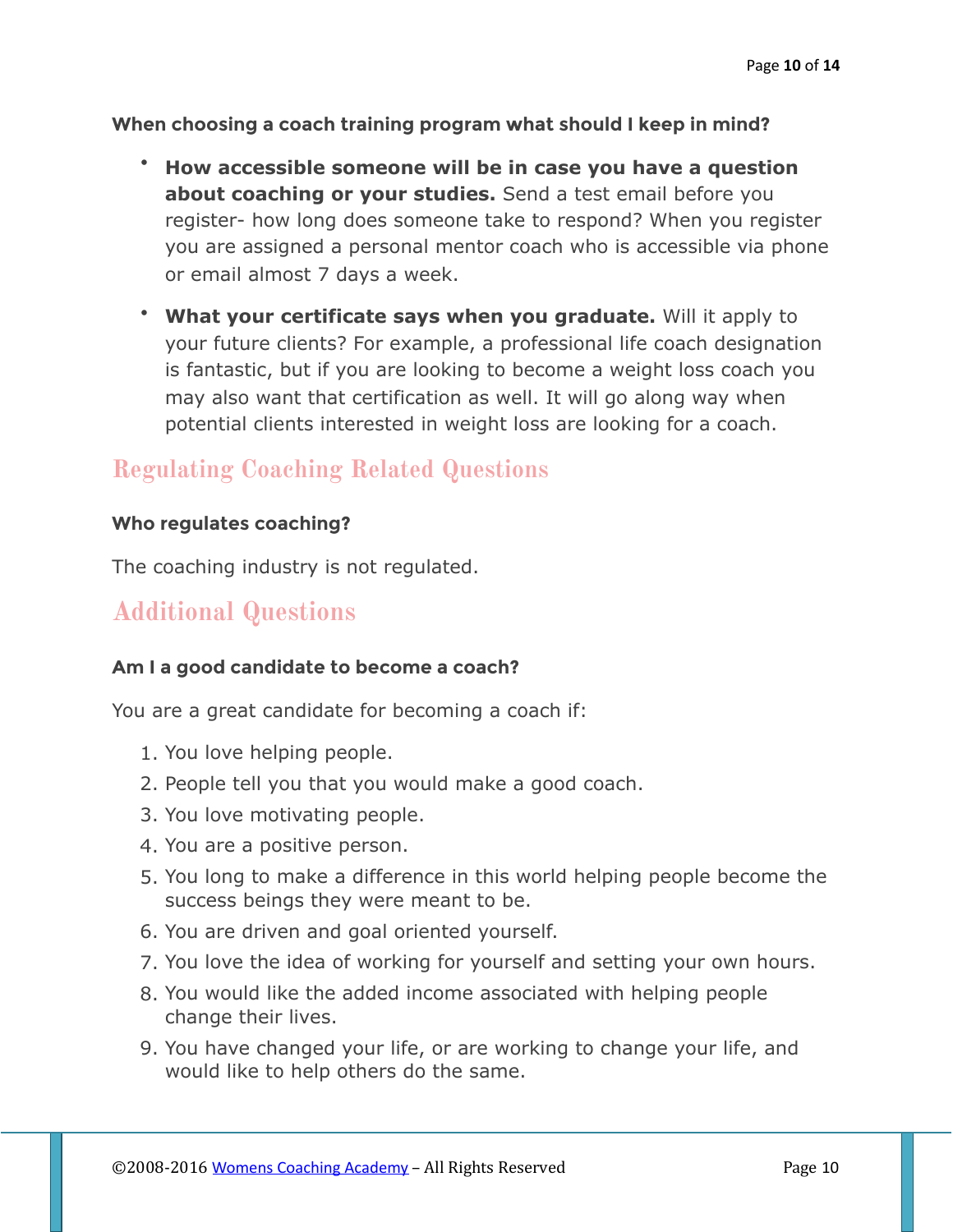# **What is the process to becoming a coach?**

## **Below is a 12 step process to becoming a coach.**

## **1. Take a look around the website** [www.WomensCoachingAcademy.com](http://www.WomensCoachingAcademy.com).

Explore, explore, explore and sign up to be notified of new helpful posts and materials that will help you not only improve your life, but the lives of others.

## **2. Contact us with any questions.**

You are welcome to phone or email us with any questions you may have. Average email response time in often under 30 minutes. Contact the director directly at [hello@womenscoachingacademy.com](mailto:hello@womenscoachingacademy.com).

If you have a question for other instructors or another department we will forward your message on.

## **3. Decide if training would benefit you.**

How do I know if training is right for me? (Refer to page 8 of this guide.)

## **4. Look at the current coach training programs we offer.**

#### **5. Meet your mentor.**

Your mentor is here every step of the way through your training and even after you graduate. Any questions you have about studying, the materials or coaching you are encouraged to ask.

#### **6. Access your materials.**

These include tools you can use with clients to facilitate amazing life change in the areas of wealth, health, relationships, career and more! There are tens of thousands of words on life change, life improvement and goal attainment that you have unlimited access to.

## **7. Get your class notes and lessons.**

Downloadable audio and PDF for the self study students *and* for the live teleclass students, and tele-class students also get to attend classes live, held once weekly. This is great in case you decide to pursue ICF credentials.

## **8. Get to know your classmates.**

Your classmates are other people who like yourself are looking to become coaches. These "new coaches" are from all over North America and the UK!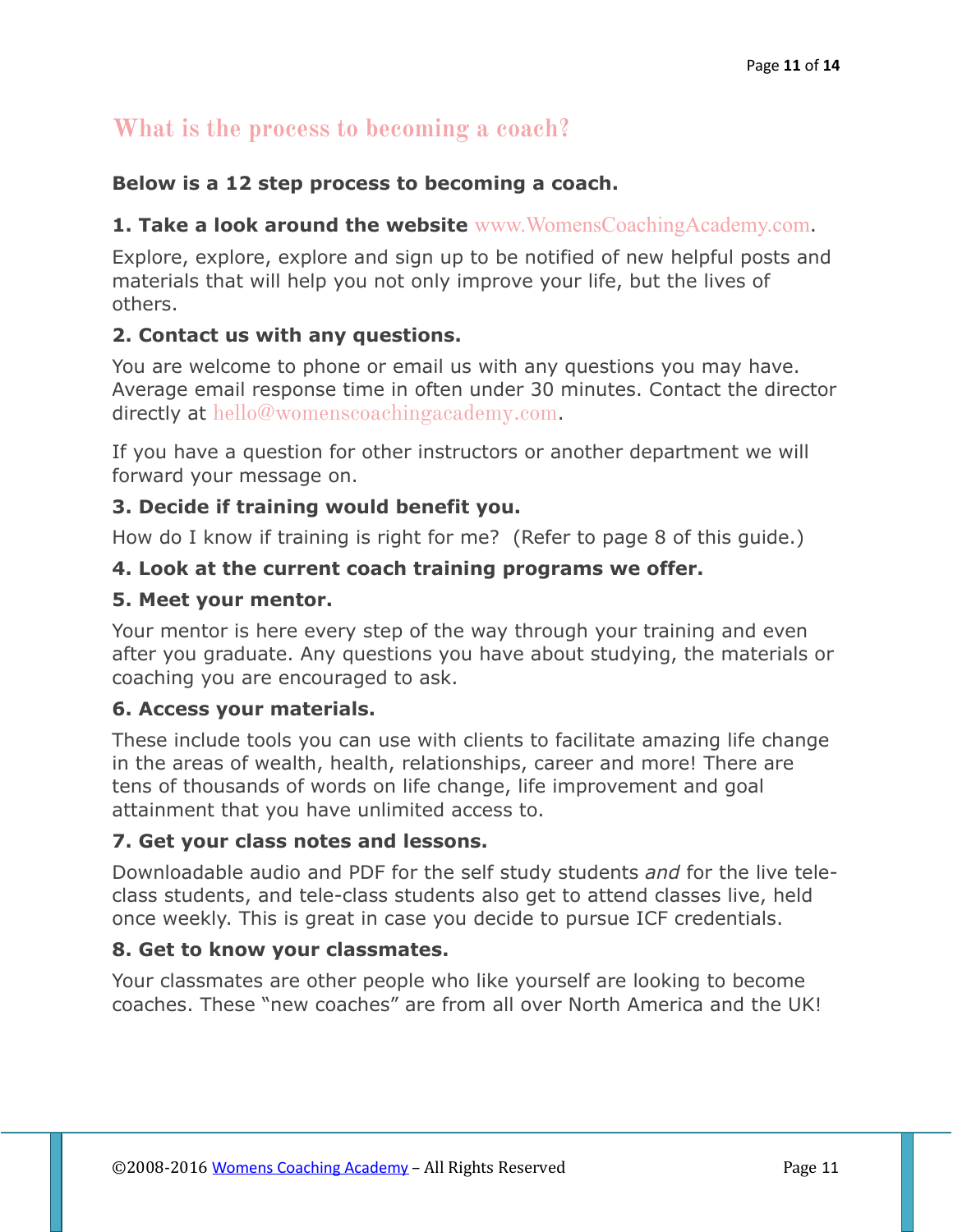## **9. Learn!**

How to coach, make the career switch to coaching, give speeches, motivate, empower, market, uncover a clients dreams, a clients barriers and more!

## **10. Start registering your clients.**

Use the step by step sheets to learn how to run every coaching session.

## **11. Collect your certifications and credentials.**

Upon completion of the program you will be a professionally certified coach.

# **Why should I choose your organization to train with?**

Below are just a few of the benefits to becoming a coach with us:

- ➢ You will receive Professional Life Coach Certification as well as two additional niche certifications.
- $\triangleright$  Student center packed with resources for use with your clients.
- $\geq$  Mentor Coach
- $\triangleright$  Facebook group for additional support.

For more info visit [WomensCoachingAcademy.com.](http://www.womenscoachingacademy.com)

## **How long would my studies take to complete?**

We offer a 12 live virtual class and a self study program.

Through the self study program you are able to complete your training in as little as four weeks. You have up to one year to complete your studies.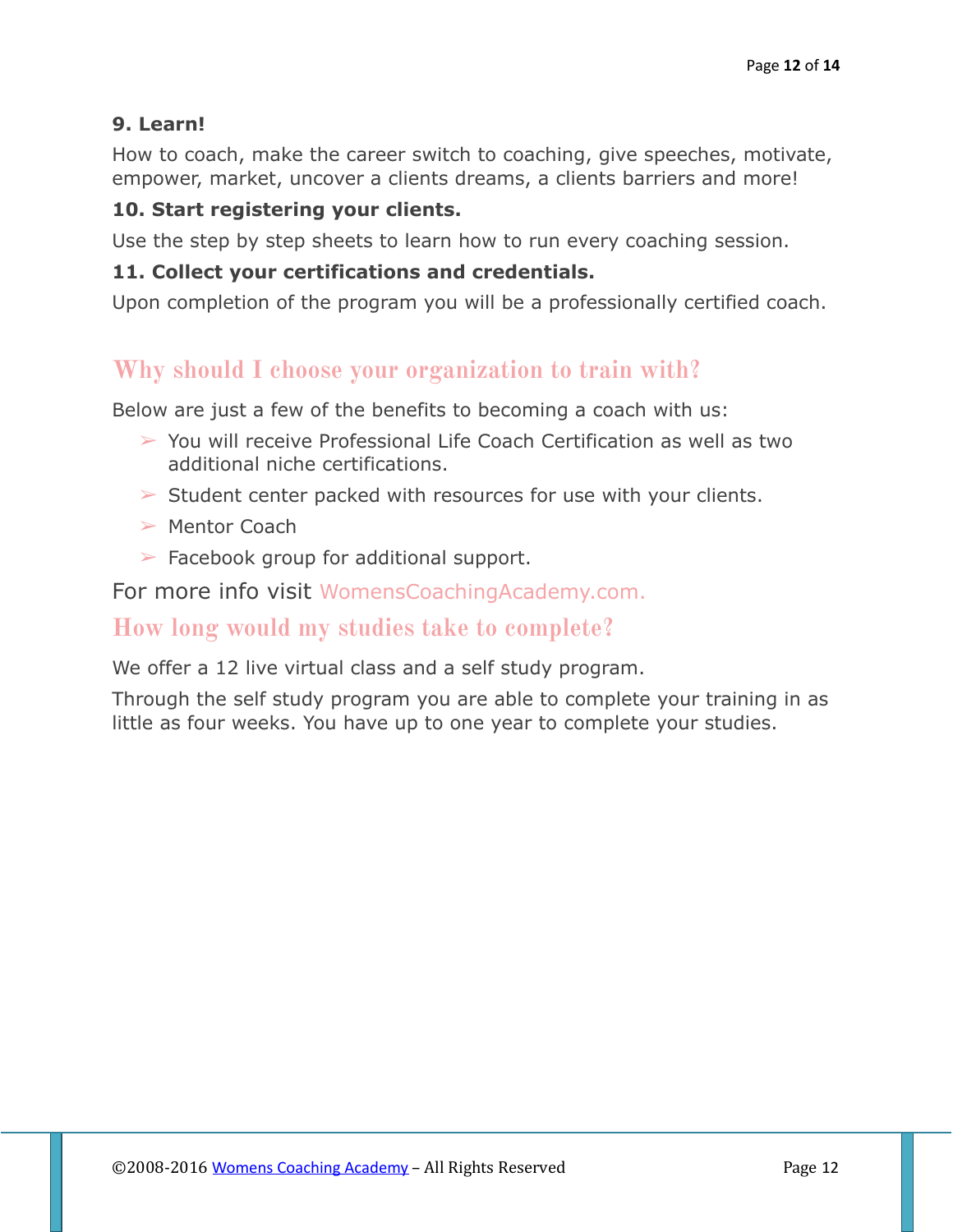# **What will I learn through my studies?**

#### Here is a list of topics the program covers:

- ➢ Common new coach questions
- $\triangleright$  How to coach- step by step
- $\triangleright$  Goal attainment
- $\triangleright$  Strategizing and creating the goal attainment plan
- $\triangleright$  Motivation
- $\triangleright$  Niche coaching
- $\triangleright$  Empowering your clients
- $\blacktriangleright$  Listening
- $\triangleright$  NLP coaching
- $\triangleright$  Group coaching
- $\triangleright$  Marketing, business and website information for coaches

#### Plus:

- $\geq$  How to coach clients who have low self worth
- $\triangleright$  How to coach clients who have money fears
- $\triangleright$  How to coach clients who are starting from scratch
- $\geq$  How to coach clients who do not know where they want their life go
- $\geq$  Coaching in relationships, weight loss coaching and more